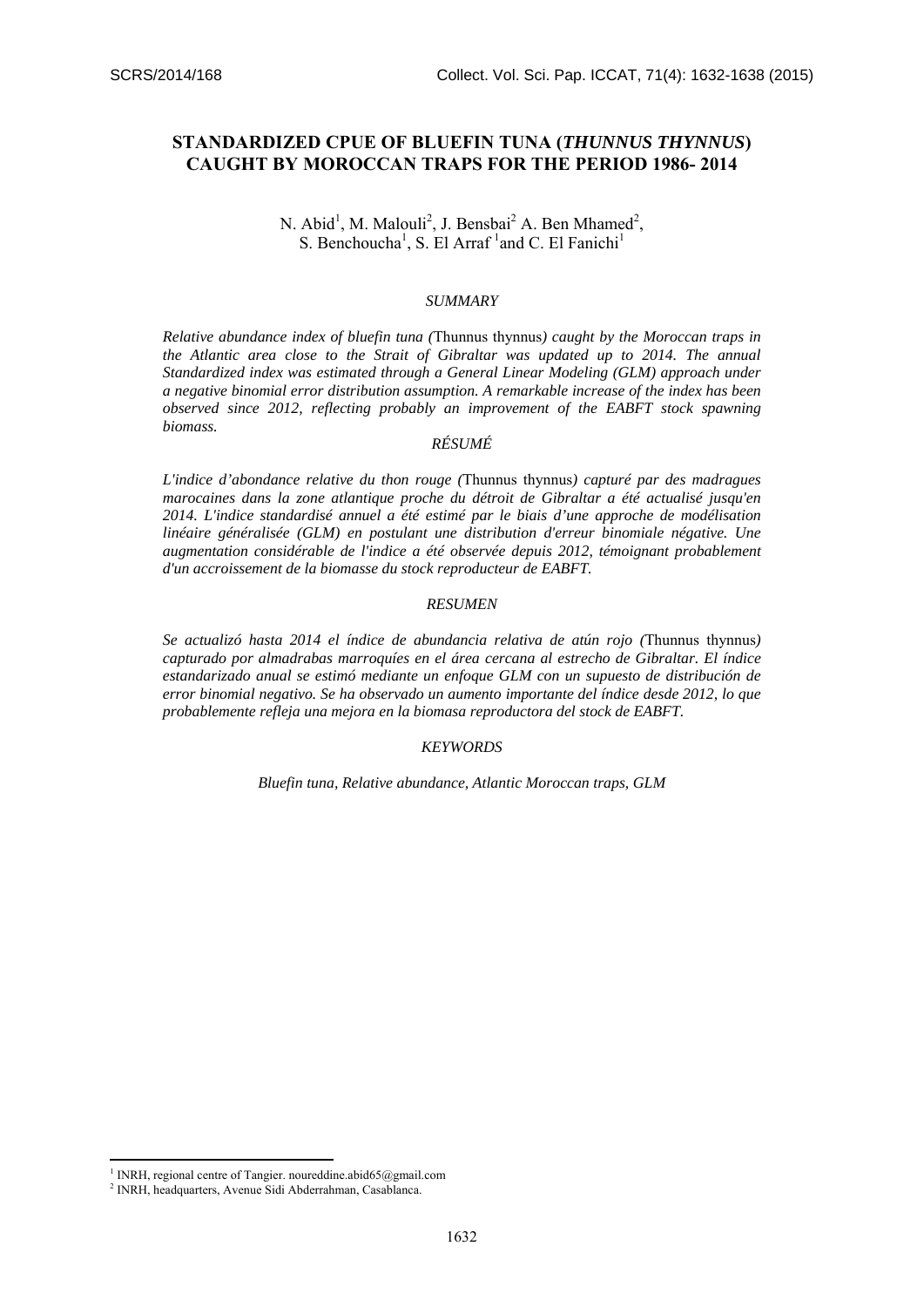### **1. Introduction**

The Moroccan traps relative abundance index has been traditionally used for VPA - calibrating purposes at the EABFT Stock Assessment Sessions (Anon. 2013, 2011, 2009).

The purpose of this document is to update previously reported information on bluefin tuna standardized catch rates for Moroccan traps (Abid *et al*., 2007, Abid *et al*., 2009, Abid and Idrissi, 2011 and Abid & Faraj, 2014)

In order to implement Rec. [08.05], Rec. [10.04] and Rec. [12-03] the Moroccan Administrations set up a *quotaby-gear* system, starting in 2009. As a result, the traps were forced to release previously caught fish once the awarded quota was reached. The estimated number of released fish, reported by the traps operators since 2009 was included in the data base for the current analysis.

# **2. Material and Methods**

# *2.1 Description of data source*

The annual catch data in number of bluefin tuna as well as the number of fish released were obtained from traps operators. For the purpose of updating the relative abundance index for the Moroccan traps, the data used concerned only 4 traps for which the longest time series data are available.

# *2.2 Size/age range of fish*

This index is applied to spawners whose size ranged from 200 to 280 cm CFL, which correspond to fish aged 10+ years (Abid *et al*, 2013) **(Figure 1).** This is consistent with studies which demonstrated that the individuals of these age groups are fully selected by Spanish traps.

### *2.3 Management regulation*

The Moroccan trap fishery remained stable for many years both in terms of the geographic location of traps as well as their technical characteristics. Nevertheless, with the significant reduction in quota since 2010 coupled with the higher number of BFT entering the traps, during the month of May, the fishing season of Moroccan traps has become shorter and has not been longer than 3 weeks in the four last years ( $25<sup>th</sup>$  April -15<sup>th</sup> May).

In order to take into account the effect of the recent management regulation on the catch rates, an estimation of the total number of fish released by each trap was obtained from the traps operators to be included in the total catch in number standardisation **(Figure 2).** As it was assumed in the previous analyses, the fishing effort of traps for the whole season was considered to be the same over the whole time series.

### *2.4 Model standardisation*

A Generalized Linear Modeling (GLM) approach (McCullagh and Nelder, 1989) was applied with total catch in number as the response variable and the year and *trap* as the explanatory factors, under a negative binomial error distribution assumption (Ortiz de Urbina *et al*, 2007).

### **3. Results**

Deviance analysis results are reported in **Table 1**. Based on its statistical significance as well as the percentage of the deviance explained by each factor, the final model for CPUE in number of fish for the whole fishing season included both factors *year* and *trap*. The selected model explains about 67% of the variability in the response variable. The factor *Year* explains roughly about 58% against 8.75% for *the Trap* factor.

Diagnostic plots (residuals *vs* fitted values and cumulative normalized residual plots) are shown in **Figure 3**. In general, residual patterns are not far from expected under the negative binomial error distribution assumption, which suggests a reasonably good fit.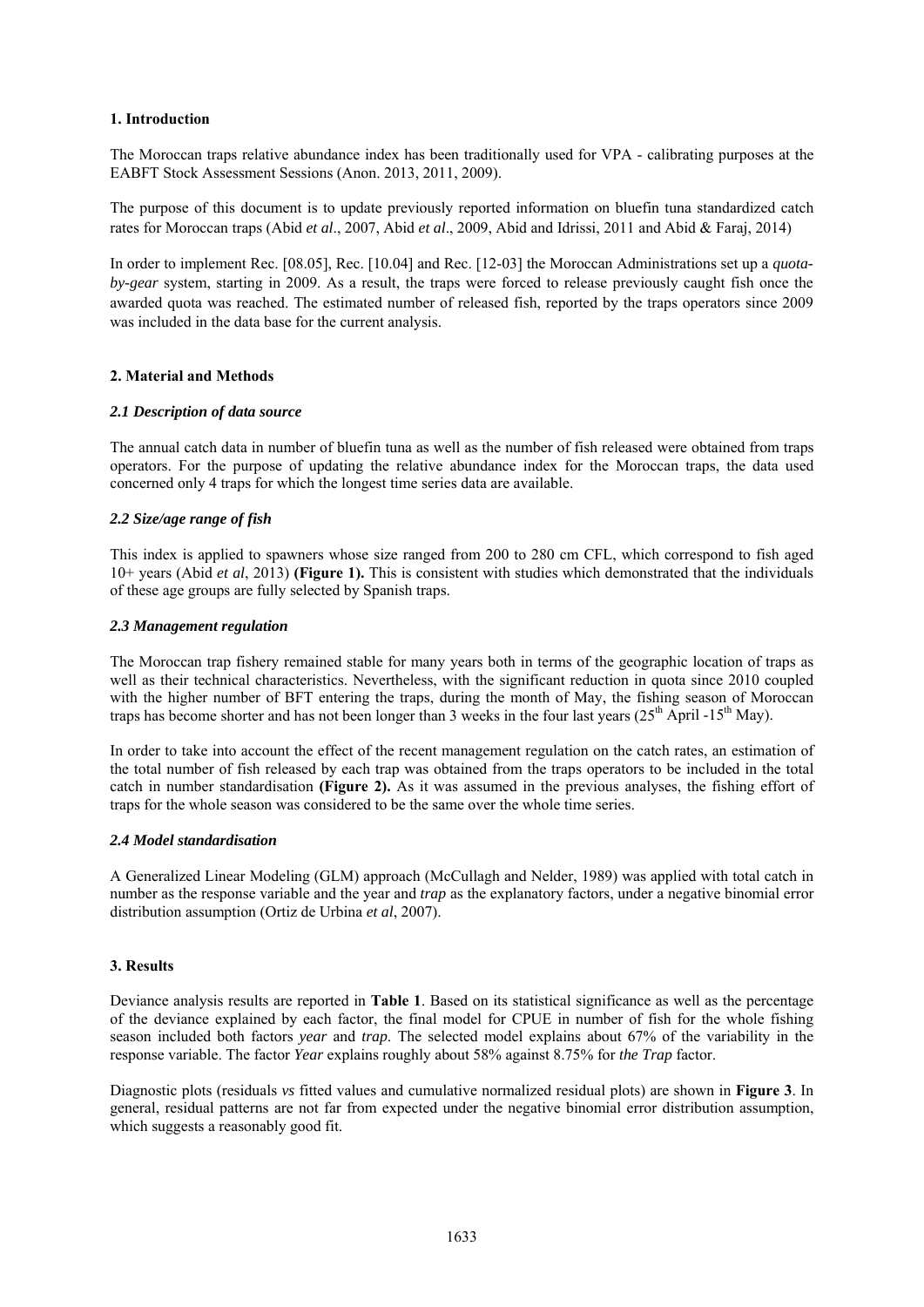Annual standardized relative abundance index with corresponding 95% confidence limit, the coefficients of variation, as well as the nominal CPUEs are reported in **Table 2.** Trend of the annual standardized index is shown in **Figure 4**. The remarkable increase in the index since 2011 would probably due to the improvement of the EABFT SSB.

#### **References**

- Anon. 2013. Report of the 2012 Atlantic Bluefin tuna stock assessment session. Collect. Vol. Sci. Pap. ICCAT, 69(1): 1-198.
- Anon. 2011. Report of the 2010 Atlantic Bluefin tuna stock assessment session. Collect. Vol. Sci. Pap. ICCAT, 66(2): 505-714.
- Anon. 2009. Report of the 2008 Atlantic Bluefin tuna stock assessment session. Collect. Vol. Sci. Pap. ICCAT, 64: 1-352.
- Abid, N and Faraj, A. 2014. Standardized CPUE of bluefin tuna (*Thunnus thynnus*) caught by Moroccan traps for the period 1986- 2013. Collect. Vol. Sci. Pap. ICCAT, 70(2): 606-611.
- Abid, N., Benchoucha, S., Lamtai, A and El Fanichi, C. 2013. The size structure estimation of Bluefin tuna (*Thunnus thynnus*) catches by Moroccan Atlantic traps from biological scraps for 2011. Collect. Vol. Sci. Pap. ICCAT, 69(1): 240-251.
- Abid, N and Idrissi, M. 2011. Updated standardized CPUE of bluefin tuna (*Thunnus thynnus*) caught by the Moroccan Atlantic traps in the area of influence of the strait of Gibraltar during the period 1986- 2009. Collect.Vol.Sci.Pap. ICCAT, 65(3): 1096-1102.
- Abid, N,. Idrissi, M., Ortiz de Urbina, J. 2009. Standardized CPUE of bluefin tuna (*Thunnus thynnus*) caught by the Moroccan traps in the area of influence of the strait of Gibraltar for the period 1986-2006. Collect. Vol. Sci. Pap. ICCAT, 64(2): 532-534.
- Abid, N., Idrissi, M., Ortiz de Urbina, J.M. 2007. Standardized catch rates of bluefin tuna (*Thunnus thynnus*) from the Moroccan Atlantic trap fishery. 1998- 2005. Col. Vol. Sci. Pap. ICCAT, 60(4): 1401-1403.
- McCullagh, P and Nelder, J.A. 1989. Generalized linear models. Second Edition. Chapman & Hall. University Press. Cambridge. 511 pp.
- Ortiz De Urbina, J.M., Fromentin, J.-M. Restrepo, V.R., Arrizabalaga, H., De La Serna, J.M 2007. Standardized CPUE of Bluefin Tuna (*Thunnus thynnus*) caught by Spanish traps for the period 1981- 2004. Col. Vol. Sci. Pap. ICCAT, 60(3): 913- 927.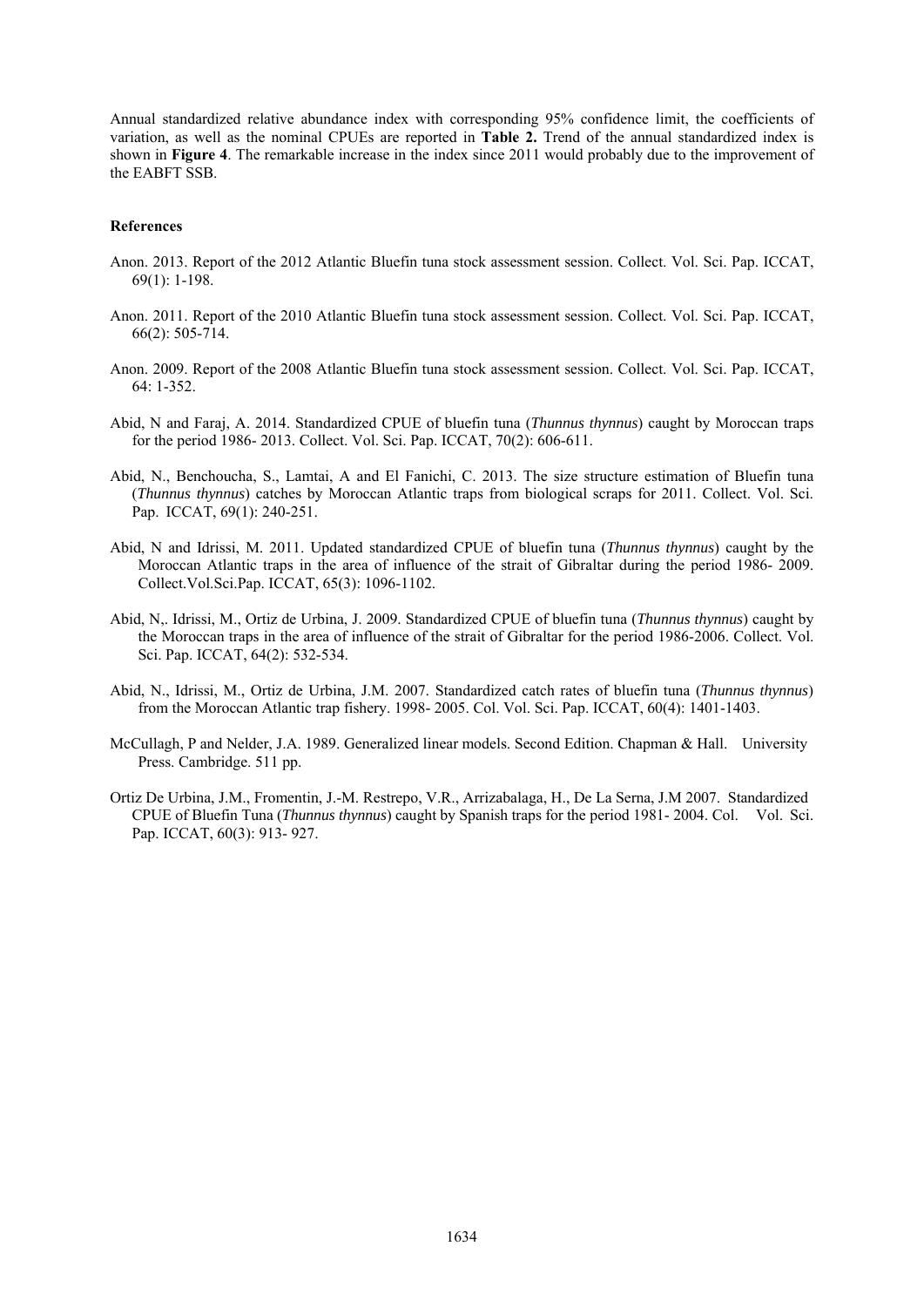**Table 1**. Deviance analysis results. BFT catch in number. Moroccan Traps. 1986- 2014. Δ deviance refers to change in deviance; % deviance: percent of deviance explained with respect to the null model; p-value:  $\chi^2$ probability between consecutive models.

|                         | residual                                                               | residual |                   |            |                 |
|-------------------------|------------------------------------------------------------------------|----------|-------------------|------------|-----------------|
| <b>Model</b><br>factors | df                                                                     | deviance | $\Delta$ deviance | % deviance | <i>p</i> -value |
| null                    | 96                                                                     | 310.94   |                   |            |                 |
| Year                    | 68                                                                     | 129.57   | 181.365           | 58.33      | $2.2e-16***$    |
| Trap                    | 65                                                                     | 102.38   | 27.196            | 8.75       | 5.355e-06***    |
|                         | Signif. codes: $0$ '***' $0.001$ '**' $0.01$ '*' $0.05$ '.' $0.1$ ' '1 |          |                   |            |                 |

**Table 2**. GLM estimated standardized relative abundance indices, with corresponding 95% upper and lower confidence limit, nominal CPUE and coefficient of variation (CV %). BFT catch in number. Moroccan Traps.

1986- 2014.

| Year         | No.CPUE        | Std.CPUE           | <b>Upper</b>        | Lower              | CV             |
|--------------|----------------|--------------------|---------------------|--------------------|----------------|
| 1986         | 680.0          | 1962.80            | 6433.95             | 598.79             | 8.42%          |
| 1987         | 516.0          | 1489.60            | 4886.53             | 454.09             | 8.76%          |
| 1988         | 1291.0         | 3725.74            | 12199.03            | 1137.89            | 7.72%          |
| 1989         | 974.0          | 1113.18            | 2613.54             | 474.14             | 6.51%          |
| 1990         | 295.5          | 421.08             | 771.26              | 229.89             | 5.36%          |
| 1991         | 966.0          | 1800.92            | 3290.69             | 985.61             | 4.26%          |
| 1992         | 177.5          | 255.43             | 468.81              | 139.17             | 5.88%          |
| 1993         | 261.8          | 353.80             | 648.42              | 193.05             | 5.53%          |
| 1994         | 320.8          | 435.29             | 797.22              | 237.68             | 5.32%          |
| 1995         | 169.3          | 261.37             | 479.65              | 142.43             | 5.86%          |
| 1996         | 369.7          | 426.57             | 846.91              | 214.85             | 6.07%          |
| 1997         | 889.0          | 1073.92            | 2127.57             | 542.08             | 5.22%          |
| 1998         | 1309.3         | 1780.47            | 3525.33             | 899.23             | 4.85%          |
| 1999         | 788.0          | 1116.41            | 2211.63             | 563.56             | 5.19%          |
| 2000         | 1003.8         | 1298.08            | 2372.55             | 710.21             | 4.46%          |
| 2001         | 2271.5         | 3632.88            | 6635.60             | 1988.94            | 3.88%          |
| 2002         | 1498.0         | 2890.30            | 5279.76             | 1582.24            | $4.00\%$       |
| 2003         | 844.8          | 1834.58            | 3352.15             | 1004.04            | 4.25%          |
| 2004         | 387.5          | 579.33             | 1060.21             | 316.56             | 5.07%          |
| 2005         | 1031.5         | 1765.14            | 3225.36             | 966.01             | 4.27%          |
| 2006         | 803.8          | 1249.32            | 2283.54             | 683.51             | 4.49%          |
| 2007         | 1409.3         | 2422.15            | 4424.97             | 1325.84            | 4.09%          |
| 2008         | 787.0          | 1166.68            | 2132.64             | 638.24             | 4.54%          |
| 2009         | 1002.3         | 1351.18            | 2469.51             | 739.29             | 4.44%          |
| 2010         | 840.7          | 1205.37            | 2386.99             | 608.68             | 5.13%          |
| 2011         | 668.5          | 1054.29            | 1927.42             | 576.69             | 4.61%          |
| 2012         | 1475.3         | 2065.48            | 4088.38             | 1043.50            | 4.75%          |
| 2013<br>2014 | 5366.0<br>2981 | 6978.12<br>4390.35 | 13806.09<br>8687.20 | 3527.01<br>2218.80 | 4.07%<br>4.30% |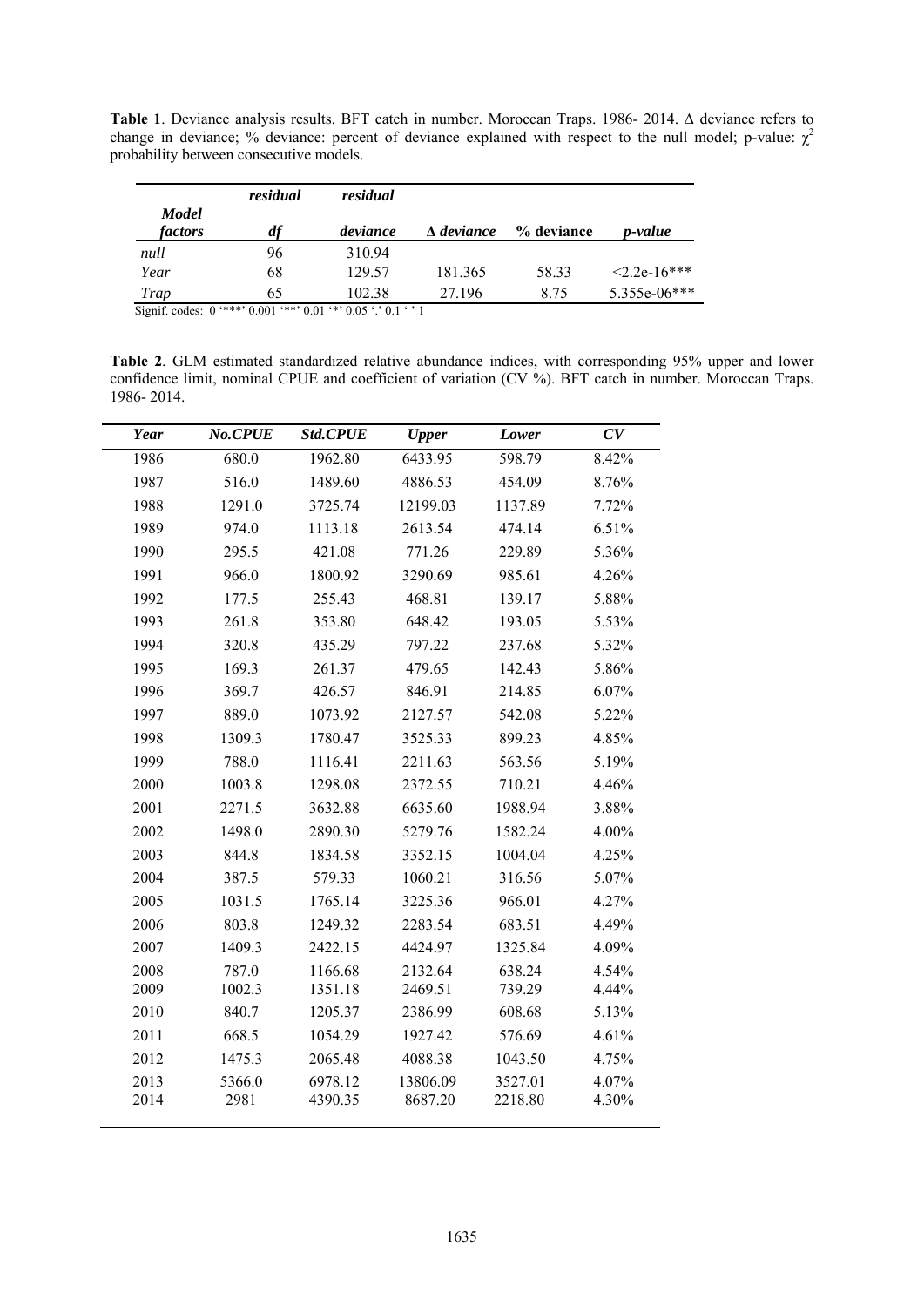









 $2013 n = 432$ 

 $2014$  n=271



Figure 1. The annual size frequencies of BFT catch by Moroccan Atlantic traps, 2009-2014.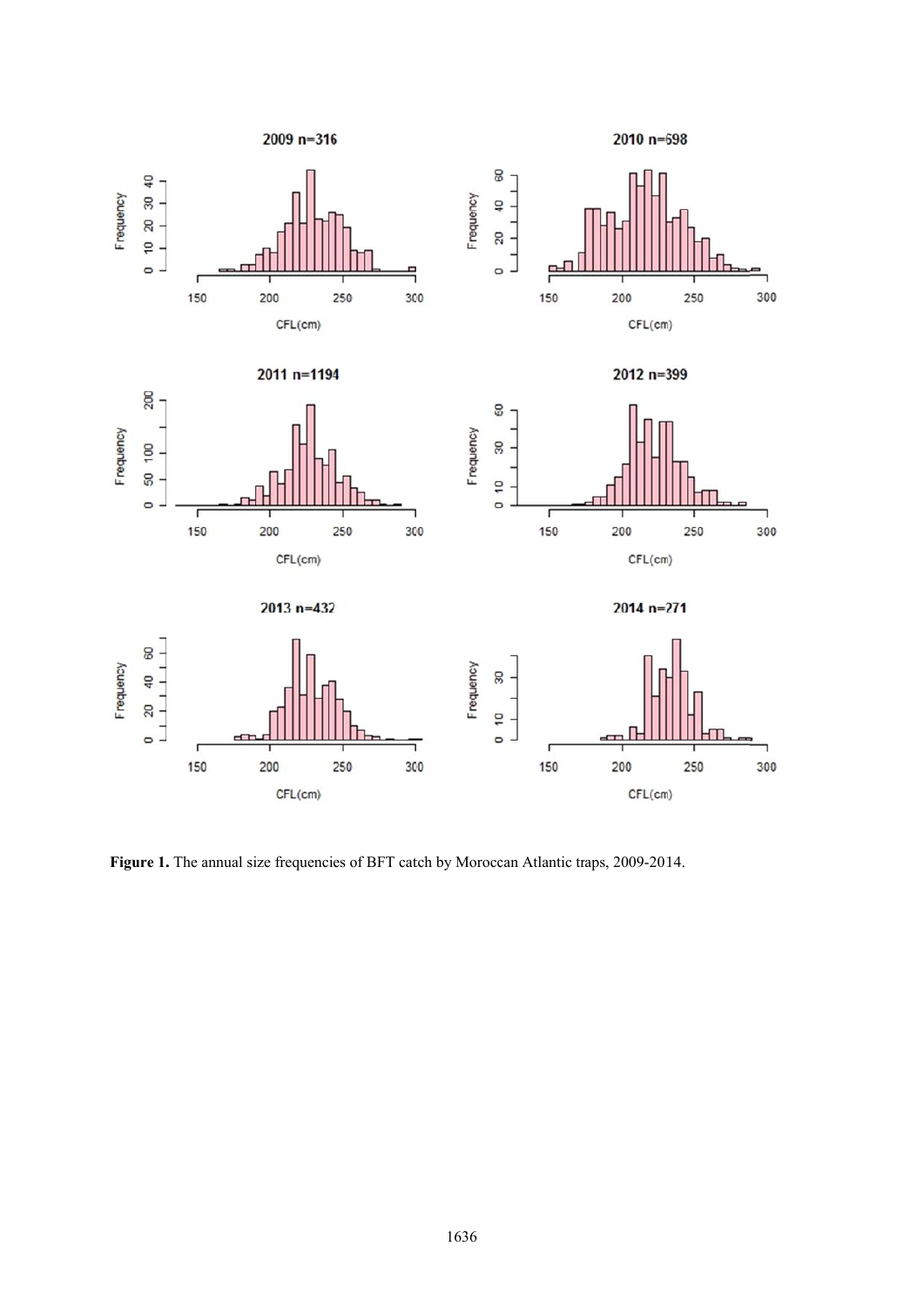

**Figure 2.** 2014. . The number of fish released by the four Moroccan Atlantic traps included in the GLM analysis, 2009-



**Figure 3**. Diagnostic plots: residuals vs fitted values and cumulative normalized residual plot.